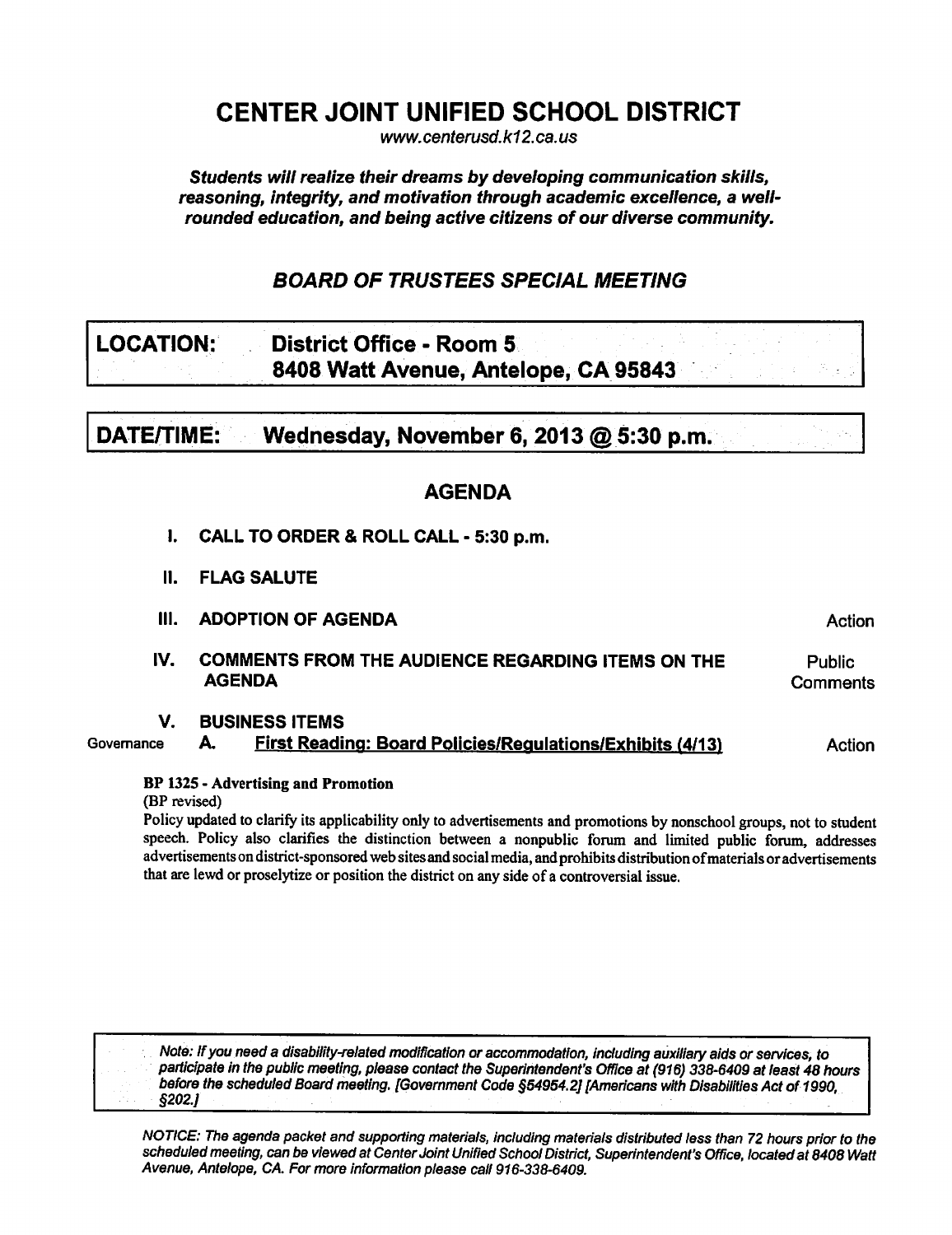#### BP/AR/E 1330 - Use of School Facilities (BP/AR/E revised)

MANDATED policy reflects NEW LAW (SB 1404,2012) which (1) modifies the definition of "direct costs" that may be charged for community use of school facilities or grounds and (2) includes the YMCA and religious organizations/churches that arrange for and supervise youth sports league activities among the nonprofit organizations, clubs, and associations that may be allowed the use of school facilities or grounds without charge. Policy also adds statements on joint use of school facilities and references BP 1325 Advertising and Promotion for guidance on advertisements on school facilities. MANDATED regulation clarifies responsibilities of groups or organizations using school facilities, including a requirement to provide evidence of insurance against claims arising out the group's own negligence. Material moved from AR to BP re: authority to grant the use of school facilities on those days on which the school is closed. Updated Exhibit provides a sample form for requiring a group or organization to  $(1)$  indicate its agreement to expressly undertake to comply with district restrictions on the use of facilities and (2) indicate its recognition of its liability for any damage or injury caused by its negligence.

#### BP/AR 3460 - Financial Reports and Accountability

#### (BP/AR revised)

Policy updated to reflect NEW LAW (AB 2662, 2012) which gives the County Superintendent of Schools the authority, upon receipt of a district's interim fiscal report, to change the district's qualified certification to a negative certification. Policy also contains material formerly in AR which refers to Board actions regarding the statement of unaudited actual receipts and expenditures, Gann appropriations limit resolution, interim reports, and audit report. Regulation updated to reflect current law regarding restoration of the reserve threshold and to add material regarding submission of audit report pertaining to federal funds to the federal Office of Management and Budget.

#### BP/AR 3514.1 - Hazardous Substances

#### (BP/AR revised)

Policy and regulation updated to reflect requirements for a chemical hygiene plan, as required by state regulations for any employer that maintains a workplace where there is laboratory use of hazardous chemicals, such as a district that offers science laboratory classes. Policy also adds Board philosophy statement and reflects the California Department of Education (CDE) Science Safety Handbook for California Public Schools. Regulation also adds definition of "hazardous substance," adds material related to the storage and disposal of chemicals, updates material related to the hazard communications program to more directly reflect law and new terminology, and adds information about CSBA's HazMat Communications service.

#### 4112.9/4212.9/4312.9 Employee Notifications

#### (E revised)

Exhibit updated to (1) reflect NEWLAW (AB 1575,2012) requiring the uniform complaint procedure notice to include information about complaints regarding student fees; (2) add notice regarding automated external defibrillators; (3) reflect NEW LAW (AB 1908, 2012) revising the timing of notice of layoff and reemployment rights of classified personnel; (4) add notice of bus drivers regarding vehicle idling limitations; and (5) add notices related to the chemical hygiene plan and hazard communications program.

#### AR 4117.14/4317.14 Postretirement Employment

#### (AR revised)

Regulation revised to reflect NEW LAW (AB 340, 2012) which exempts a retired individual who has attained the normal retirement age from the prohibition against returning to postretirement employment for at least six months after retirement, provided that certain conditions are met. Regulation deletes postretirement earning limitation exemptions based on expired law, including those for retirees employed to provide specified instructional services or employed in an emergency situation to fill a vacant administrative position requiring highly specialized skills. Regulation also deletes material describing exemptions for certain state-appointed trustees/administrators and County Superintendent ofSchools appointments, since those assignments are not the responsibility of the district.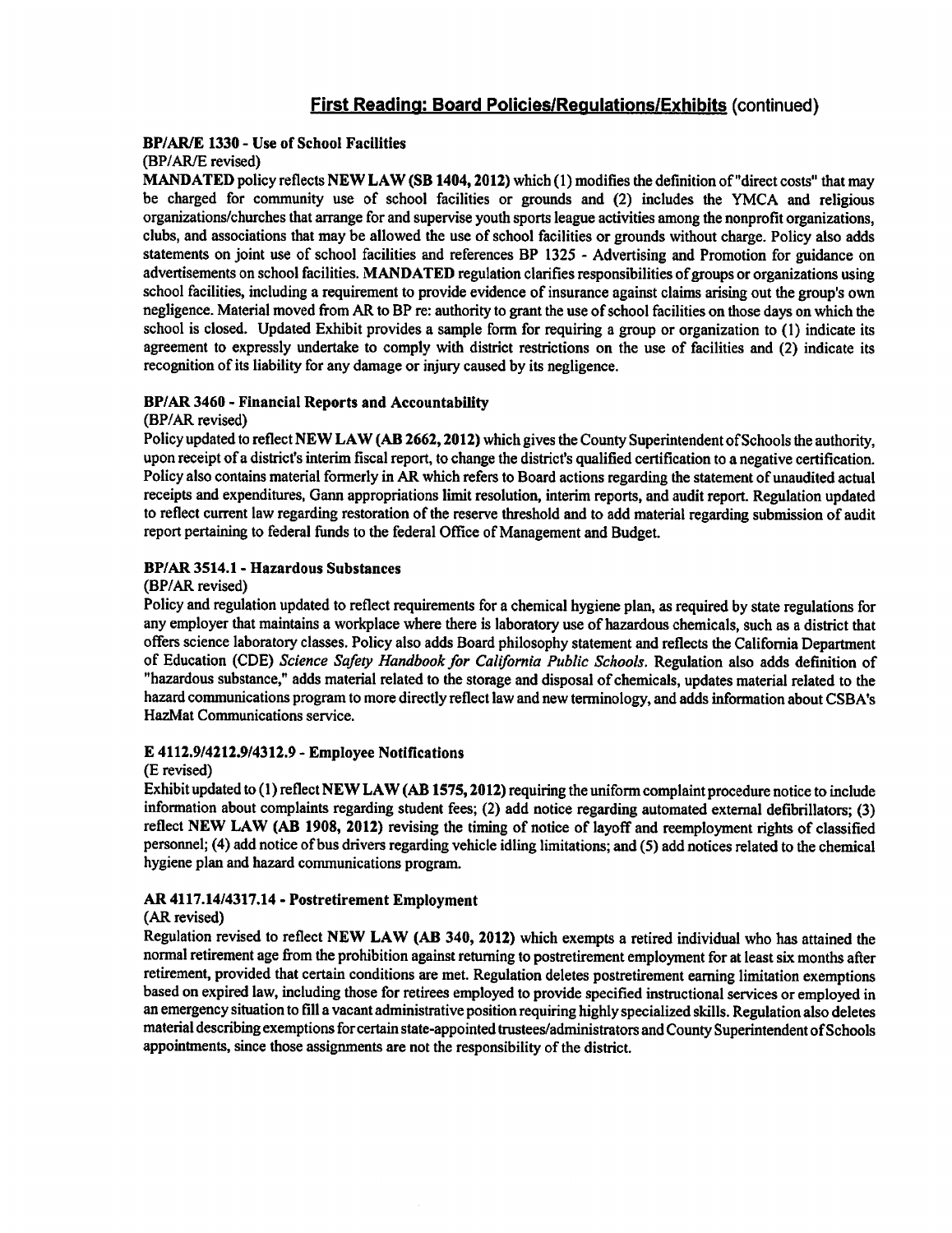#### BP 5030 - Student Wellness

#### (BP revised)

MANDATED policy updated for consistency with CSBA's publications Monitoring for Success: A Guide for Assessing and Strengthening Student Wellness Policies and Student Wellness: A Healthy Food and Physical Activity Policy Resource Guide (both updated in fall 2012). Policy revises section on "Goals for Nutrition, Physical Activity, and Other Wellness Activities" to add language related to school gardens, summer programs as opportunities for nutrition education and physical activity, professional development, school health services, and bullying prevention. Section on "Nutritional Guidelines for Foods Available at School" adds notes on new nutrition standards for the National School Lunch and Breakfast Programs and the proposed federal rule regarding outside food sales, and includes new language on access to drinking water during mealtimes. Policy also revises suggested indicators for program evaluation and adds optional language establishing the frequency of program evaluation.

#### BP 5145.3 - Nondiscrimination/Harassment

#### (BP revised)

MANDATED policy updated to ensure compliance with CDE decision that uniform complaint procedures must be used to receive and investigate student complaints involving discrimination, harassment, intimidation, and bullying based on the characteristics covered within Education Code 234.1.

#### 5145.6 Parental Notifications

#### (E revised)

Exhibit updated to (1) reflect NEW LAW (AB 1575, 2012) which requires the uniform complaint procedure notice to include information about complaints regarding student fees; (2) add notice regarding process for reclassifying English learners as fluent English proficient and the opportunity for parents/guardians to participate in that process; (3) consolidate and clarify notifications related to education of English learners; (4) add notice of failure to achieve annual measurable achievement objectives for English learners; and (5) add notice regarding student's assignment to supervised suspension classroom.

#### AR 5148 - Child Care and Development

#### (AR revised)

MANDATED regulation updated to add new section on "Disenrollment" reflecting NEW LAW (SB 1016,2012) and NEW CDE MANAGEMENT BULLETIN which address the order of disenrolling families from subsidized child care and development programs when funding levels are reduced. Regulation also reflects a provision of SB 1016 which encourages "wraparound child care services" in conjunction with part-day preschool programs and specifies that the fees for these services are subject to the same fee schedule adopted by the Superintendent of Public Instruction for general child care services. Section on "Program Components" includes requirement to provide access to drinking water throughout the day and adds optional component promoting physical activity opportunities. Regulation also reflects NEW LAW (AB 1991,2012) which revises the criteria for "public recreation programs" to be exempted from licensure.

#### BP/AR 6112 - School Dav

#### (BP/AR revised)

Policy updated to reflect option for districts receiving incentive funding to reduce instructional minutes, through the 2014-15 school year, without incurring financial penalties. Policy also adds material regarding the length of the school day for students with disabilities and the minimum amount ofrecess time in elementary schools, and moves material from AR to BP regarding requirements for board consultations and public hearings prior to establishing a block schedule. Regulation updated to clarify legal requirements pertaining to the minimum and maximum school day at various grade levels and to reflect the minimum number of courses in which high school seniors must be enrolled. Regulation also expands material on exceptions to the 240-minute minimum school day for grades 9-12 to include regional occupational centers, concurrent enrollment in colleges classes, evening high schools, and, as added by NEW LAW (SB 1316,2012), early and middle college high schools.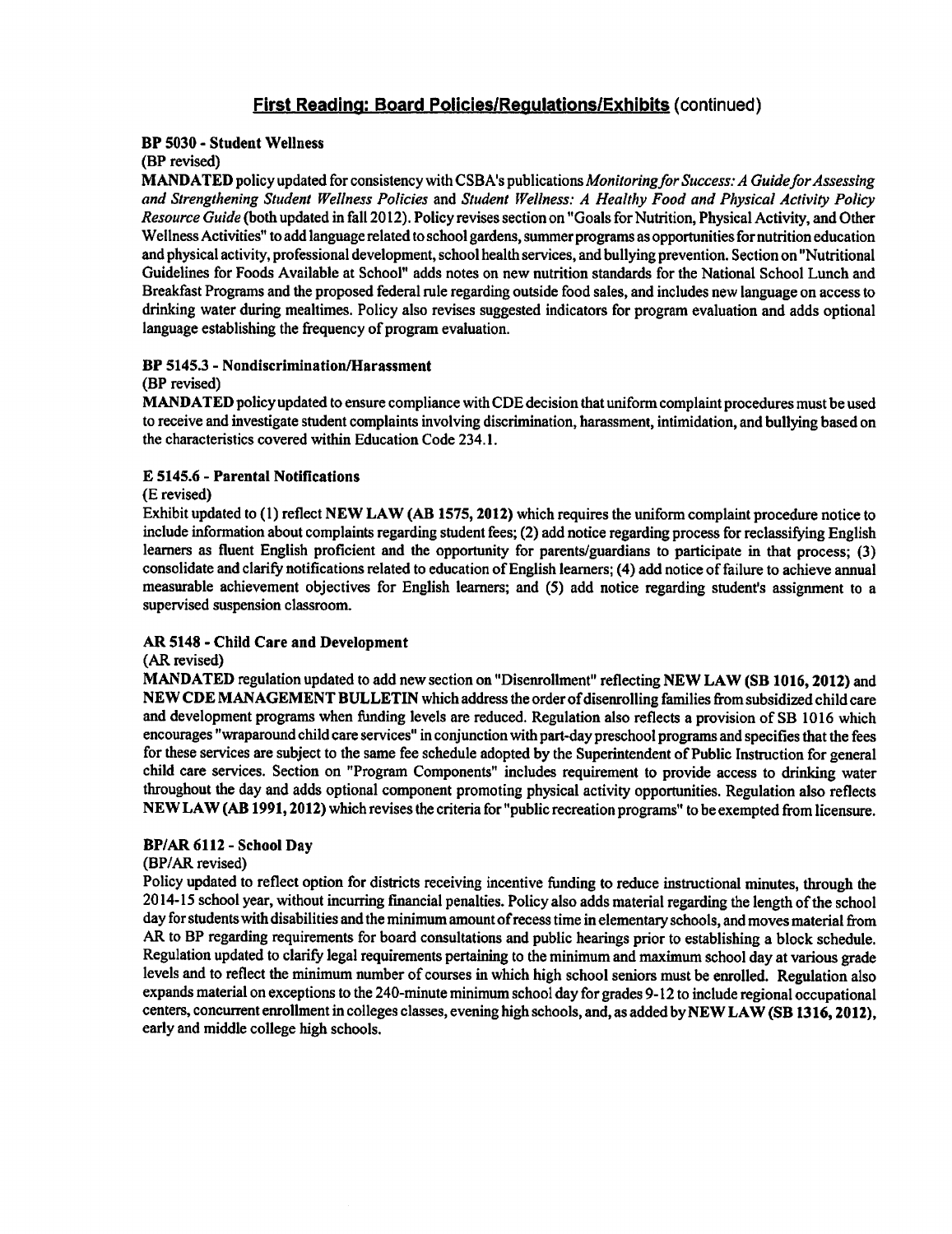# BP/AR 61S9.2 Nonpublic, Nonsectarian School and Agency Services for Special Education (BP/AR revised)

MANDATED policy and regulation updated to reflect NEW LAW (SB 121, 2012) which prohibits the referral of a student with a disability to, or placement in, a nonpublic, nonsectarian school without the student's individualized education program team's agreement. Policy also adds material on out-of-state placements, applications for state waivers oflegal requirements, and district verification ofthe school/agency's certification to provide special education and related services. Regulation also reorganized and updated to clarify requirements for the master contract with a nonpublic, nonsectarian school or agency, including the process of making changes to the master contract.

### BP 6163.1 - Library Media Centers

#### (BP revised)

Policy updated to reflect NEW TITLE 5 REGULATIONS (Register 2013, No. 3) which revise the authorized duties of credentialed teacher librarians and add new special class authorization for departmentalized instruction in information literacy, digital literacy, and digital citizenship. Policy also deletes references to the use of Instructional Materials Funding Realignment Program funds for the purchase of classroom library materials, as that program was repealed by NEW LAW (AB 1246, 2012). Policy references a State Board of Education document identifying alignment of library instruction standards with Common Core State Standards and expands material on program evaluation.

#### BP/AR 6164.6 Identification and Education Under Section 504

#### (BP/AR revised)

Policy updated to reflect NEW GUIDANCE (January 2013) from the U.S. Department of Education's Office for Civil Rights (OCR) clarifying districts' responsibility to provide opportunities for students with disabilities to participate in extracurricular athletic and other nonacademic programs or activities that constitute the overall educational program. Policy also adds new material re: compliance with procedural safeguards and required notifications and contains paragraph formerly in AR re: maintenance of a list of impartial hearing officers qualified to conduct Section 504 hearings. Regulation updated to reflect OCR guidance (January 2012) which clarifies the extent to which the Americans with Disabilities Act (ADA) affects the definitions of "disability" and "substantially limits" for Section 504 purposes. Regulation also adds the designation of a district employee to serve as the district's Section 504 Coordinator, updates definitions of key terms to ensure consistency with federal law (ADA Amendment Act of 2008), and streamlines the section on "Procedural Safeguards."

#### BB 9220 - Governing Board Elections

#### (BB revised)

Bylaw updated to reflect NEW LAW (AB 2410, 2012) which provides that a person is ineligible to hold public office if he/she has been convicted of a felony involving bribery, offering of a bribe, embezzlement or theft of public funds, extortion, perjury, or conspiracy to commit any of these crimes. Bylaw also adds section which addresses the methods of electing board members (i.e., by trustee area, at-large election, or at-large election but candidate resides in trustee area) and reflects the California Voting Rights Act which prohibits the use of the at-large voting method when its use prevents members of a protected class (voters of a minority race, color, or language group) from being elected to the board.

# Governance B. First Reading: Board Policies/Requlations/Exhibits (8/13) Action

#### BP/AR 0420 - School Plans/Site Councils

#### (BP Revised)

Policy revised to delete material on school site block grants, which are no longer operational. Policy also adds language, reflecting California Department of Education guide, requiring the Board to communicate specific reasons to the school site council when it disapproves the Single Plan for Student Achievement.

#### (AR Revised)

Regulation revised to delete section on "School Site Block Grants" since these grants are no longer operational and to delete section on "School Plans for Categorical Block Grants" since requirements for the Pupil Retention Block Grant and School and Library Improvement Block Grant are now flexible under the Local Control Funding Formula pursuant to NEW LAW (AB 97, 2013). Regulation also updated to reflect California Department of Education guide re: (1) selection of school site council members, including clarification of membership requirements in middle schools, and (2) the process of developing the Single Plan for Student Achievement, including data sources, consultation with advisory groups, and new budget planning and evaluation tools.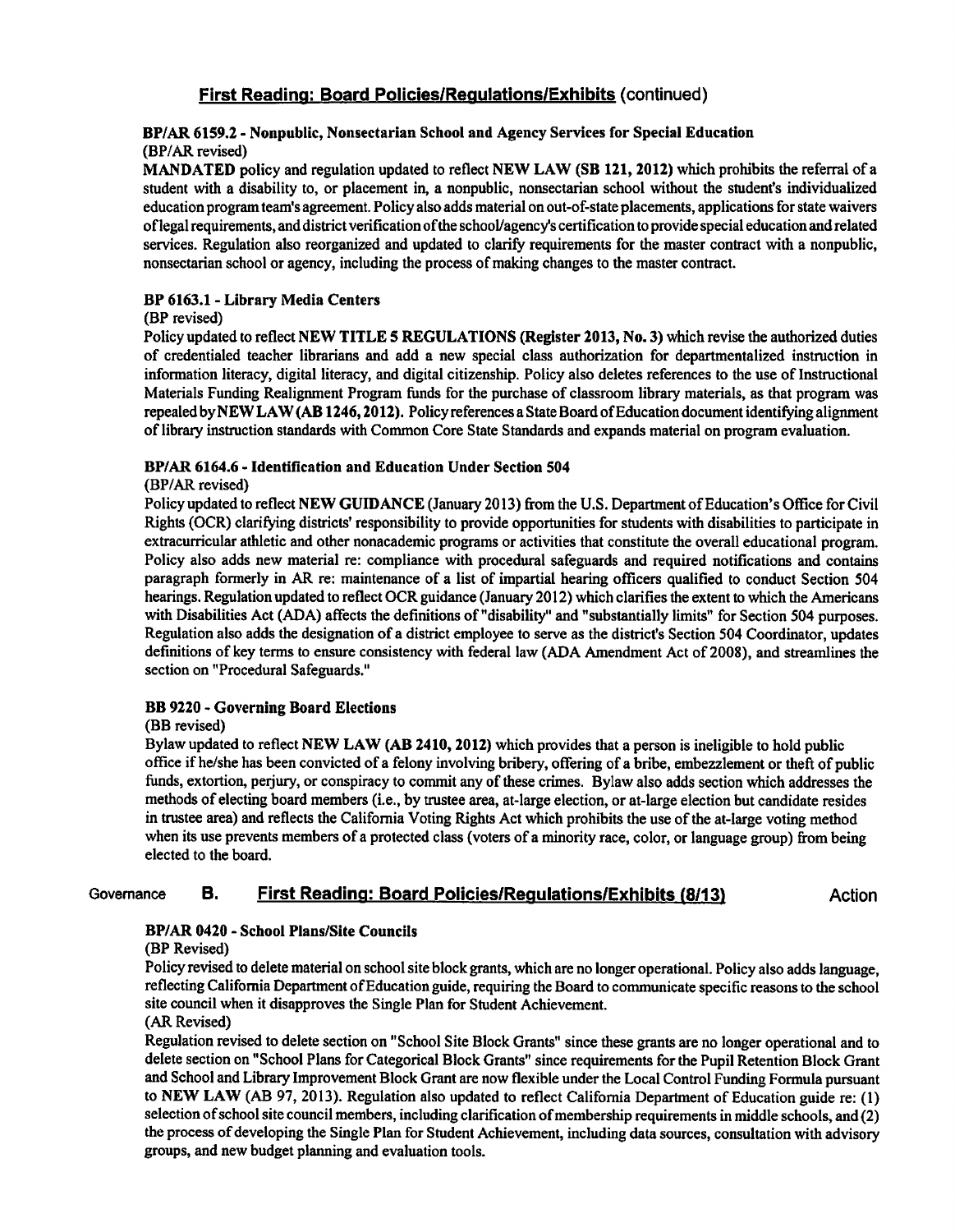#### BP 1431 - Waivers

#### (BP Revised)

Policy updated to add steps for consideration of district waiver request prior to its submission to the State Board of Education (SBE), including public hearing and notice requirements and Board approval. Policy also reflects requirements for renewal of general waiver and adds information on the California Department ofEducation's online waiver request system and its guidance to expedite waiver requests.

#### BP/AR3311-Bids

#### (BP Revised)

Policy updated to reflect NEW LAW (AB 1565,2012) which requires (1) prequalification of all general contractors and electrical, mechanical, and plumbing subcontractors for public projects of \$1 million or more awarded on or after January 1, 2014, if School Facilities Program funds or other future state school bonds are used, and (2) a uniform system of rating bidders based on completed questionnaires and model guidelines developed by the Department of Industrial Relations. Policy also reflects court decision highlighting the importance ofdisclosing all material information in bid specifications. (AR Revised)

MANDATED regulation reorganized and updated to reflect NEW LAW (AB 1565, 2012) requiring prequalification of specified contractors, as noted above. Regulation also (1) adds step for notifying the bidder when bid is disqualified as nonresponsive (i.e., does not conform to specifications) in order to give the bidder an opportunity to respond to the information; (2) reflects law allowing districts to facilitate the participation ofwomen, minorities, disabled veterans and small businesses in contracts; and (3) reflects law allowing purchase of surplus property from the federal government without taking estimates or advertising for bids.

#### AR 3514 - Environmental Safety

#### (AR Revised)

Regulation revised to add new sections on "Drinking Water" and "Mercury Exposure," add optional language re: installation of carbon monoxide detectors, expand item requesting staff and students to refrain from bringing or using fragrances and other common irritants, and reflect requirement to install filter in diesel buses to reduce emissions. Material on vehicle idling shortened since the detailed requirements are now addressed in AR 3542 - School Bus Drivers.

#### AR 3542 - School Bus Drivers

#### (AR Revised)

MANDATED regulation expands "Qualifications" section to include requirement for bus driver initially applying for or renewing a commercial driver's license or school bus certificate to present evidence of having obtained a medical examination, and requirement for district to notify driver when his/her license, certificate, or medical certification is expiring. Regulation also adds identification of staff development needs, prohibitions against cell phone use and texting except under specified conditions, duty of driver to report on the condition of the bus and on his/her duty status (e.g., hours on duty), section on "Vehicle Idling" formerly in AR 3514 - Environmental Safety, and reports that must be maintained by the district pertaining to each driver.

# BP/AR 4112.42/4212.42/4312.42 Drug and Alcohol Testing of Bus Drivers

#### (BP Revised)

MANDATED policy revised to more directly reflect prohibitions against drug and alcohol use and clarify that alcohol testing conducted under the federal testing program should follow federal law re: the blood alcohol concentration level that triggers specified consequences. Policy also adds language on confidentiality of test results, reports to the Department of Motor Vehicles, option to impose rehabilitation or return-to-duty program, and option to establish voluntary self-identification program.

#### (AR Added)

New MANDATED regulation reflects requirements pertaining to pre-employment, post-accident, random, reasonable suspicion, retum-to-duty, and follow-up testing. Regulation also adds definitions of key terms and designation of "designated employer representative," and expands material on driver notifications formerly in BP.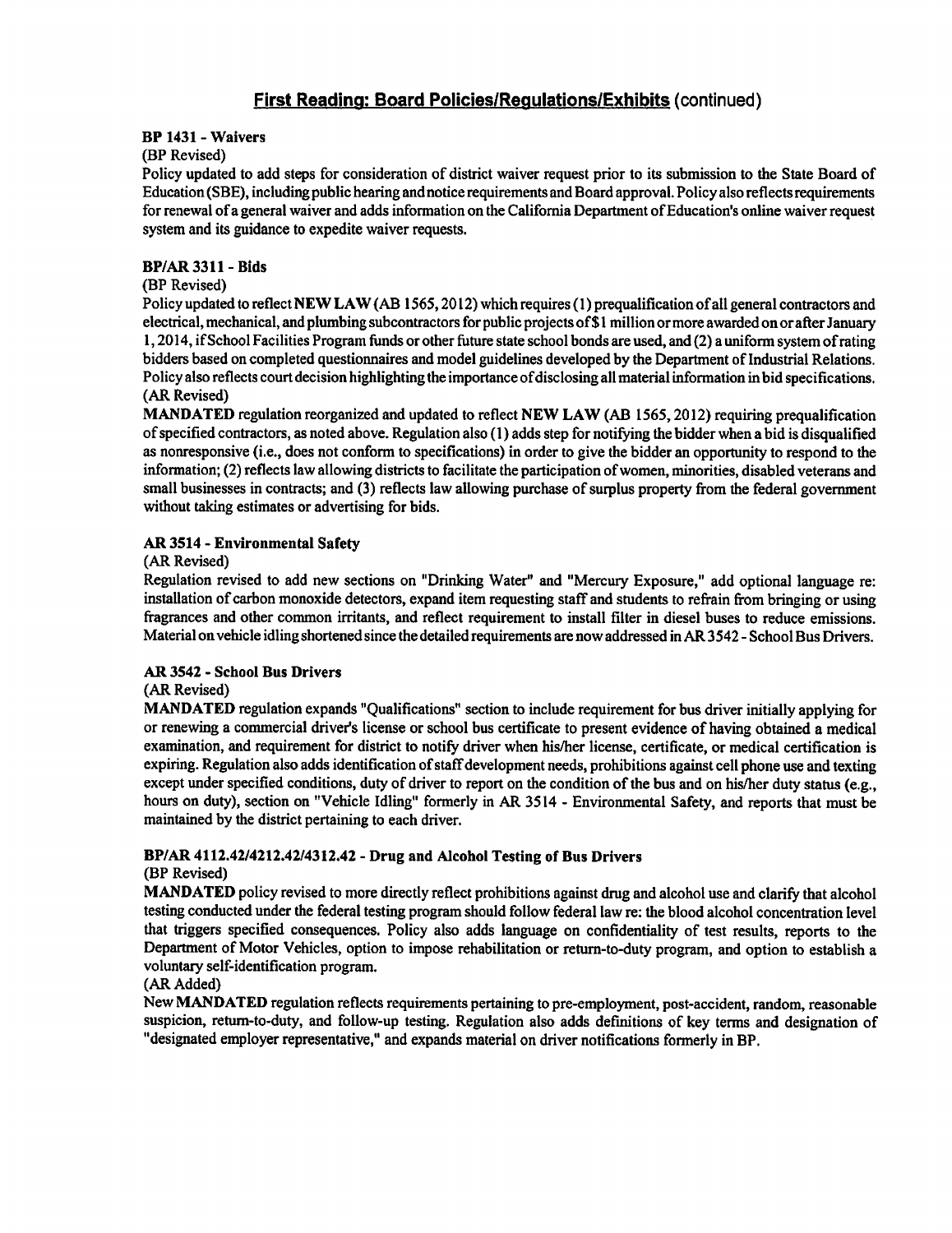# AR 4161.11/4261.11/4361.11 - Industrial Accident/Illness Leave

#### (AR Revised)

MANDATED regulation recoded to merge former AR 4161.11/4361.11 - Industrial Accident/Illness Leave for certificated and administrative/supervisory employees and AR 4261.11 - Industrial Accident/Illness Leave for classified employees. Revised regulation clarifies that the district must set the maximum number of days allowed for such leave, which must be at least 60 working days in one fiscal year for the same industrial accident or illness, and provides options for the district re: the process of issuing salary payments that take into account the amount of the employee's workers' compensation check. Regulation also clarifies retention of status and benefits, notification when leave is exhausted, and placement on reemployment list when the employee is not medically able to resume his/her duties after all available leave is exhausted.

#### AR 4161.8/4261.8/4361.8 Family Care and Medical Leave

#### (AR Revised)

Regulation updated to reflect provisions related to pregnancy disability leave under state law and regulations, as amended by NEW STATE REGULATIONS (Register 2012, No. 48), including clarification ofthe calculation ofthe four months to which employees are entitled. Regulation also reflects NEW COURT DECISION finding unconstitutional the definition of marriage, for purposes of benefits under federal law, as a "union between a man and a woman." Section on "Military Family Leave Resulting from Qualifying Exigencies" updated to reflect NEW FEDERAL REGULATIONS (78 Fed. Reg. 25) which revise the definitions of "military member" and "covered active duty," increase allowable exigency leave for rest and recuperation from five to 15 days, allow use of such leave to care for military member's parent under specified conditions, and expand the list ofinformation which district may require an employee to provide. Section on "Military Caregiver Leave" updated to reflect NEW FEDERAL REGULATIONS (78 Fed. Reg. 25) amending the conditions that must be present for a veteran's injury or illness to qualify as a "serious injury of illness" for purpose of this leave and expanding the definition of "authorized health care provider" qualified to certify the need for the leave.

### AR 5111.2 - Nonresident Foreign Students

#### (AR Revised)

Regulation updated to add requirements related to obtaining certification and recertification ofdistrict eligibility to enroll nonimmigrant foreign students, conditions under which nonresident foreign students maybe admitted, and recordkeeping requirements.

#### BP/AR 5141.27 - Food Allergies/Special Dietary Needs

#### (BP Revised)

Policy revised to reflect federal law which requires that a determination of disability, for purposes of Section 504 of the federal Rehabilitation Act, be made without regard to the ameliorative effects of mitigating measures, which may result in more students with severe food allergies needing to be evaluated under Section 504 to determine if they need accommodations or services. Policy also prohibits discrimination and bullying based on a food allergy and adds referral to appropriate complaint procedures.

#### (AR Revised)

Regulation revised to add material on the development of a health plan to manage the needs of a student with a food allergy, which may be a Section 504 accommodation plan if his/her allergy meets the definition of a "disability" without regard to the effects of mitigating measures. Regulation also adds measures to be taken when a student with a known food allergy will be off school grounds, such as on a field trip.

#### BP/AR 6117 - Year-Round Schedules

#### (BP Revised)

Policy updated to delete material re: Concept 6 year-round programs since related law has sunsetted. Policy also incorporates material formerly in AR, expands issues that the Board may consider when establishing a year-round program, and adds language on program evaluation, parent/guardian appeals of their child's assignment to a track, and the public's right to request that a year-round schedule not be established by submitting a petition to the County Superintendent of Schools.

#### (AR Deleted)

Regulation deleted and incorporated into BP.